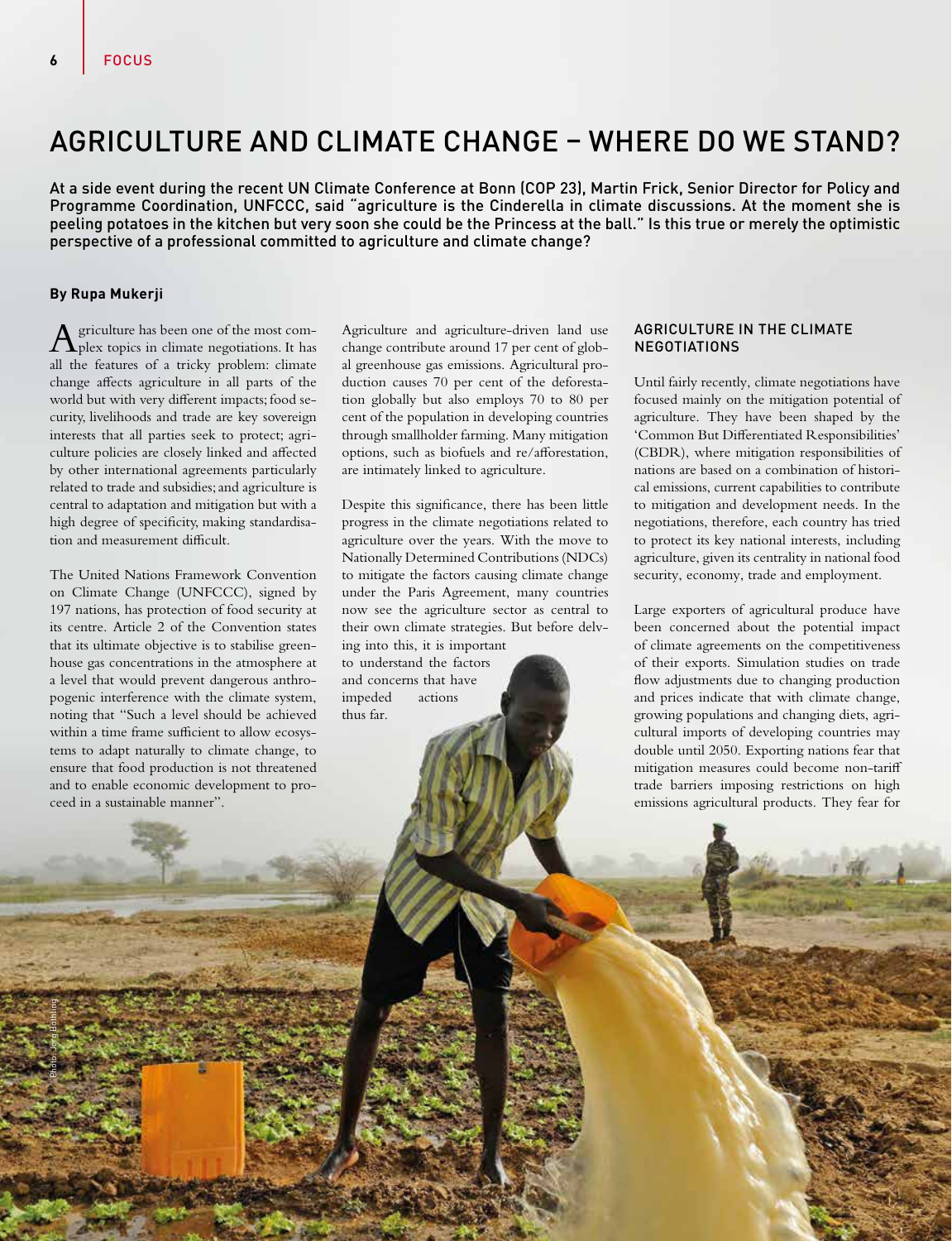their patents and intellectual property rights when it comes to adaptation and related technology transfer.

Highly populated countries such as India are very anxious that food security of their populations is ensured. Sub-Saharan Africa and South Asia are two regions where agriculture is highly vulnerable to even small changes in temperature and rainfall. India has been emphasising the centrality of food security and resisting all efforts to include agriculture in mitigation actions.The African nations are also deeply concerned about food security and the climate vulnerability of their agriculture sector. They have however strongly advocated for a focus on the adaptation needs of the sector leading to this issue coming centre-stage in recent years. Several Latin American countries have supported mitigation measures in agriculture while also addressing adaptation and food security concerns. They have been the pioneers in developing Nationally Appropriate Mitigation Actions or NAMAs in the agriculture sector.

The different stakes in the agriculture sector also arise from differences within the sector regarding climate change impacts. A rising temperature will benefit agriculture in the midto-high latitudes, while agriculture in the low latitudes will be adversely affected even with small increases in temperatures. North America and the Russian Federation are likely to gain significant amounts of arable land thanks to global warming by 2080, while sub-Saharan Africa will lose a substantial amount (nine per cent) of its arable land.

Agriculture-related negotiations are further complicated by the fact that bioenergy and land-based mitigation measures, such as afforestation and reforestation, compete for land and that this trade-off is expected to intensify in the coming years. Rising demand for food and energy in turn leads to conversion of land for agriculture, causing further emissions. This is why the landscape approach is increasingly used to analyse the aggregated impacts across multiple sectors and sub-sectors. Total greenhouse gas emissions from livestock supply chains represent about 14 per cent of global emissions. It is clear that plant based diets have a lower carbon footprint, nevertheless this topic has remained a taboo in climate negotiations due to its impact on individual lifestyle choices.

Subsidies play an important role in agriculture. The Green Box subsidies in particular include environmental aspects, and planting low emission crops should ideally qualify for such



Incomes Processing **Transport** Storage Retailing ...

**Climate and non-climate related drivers of changes in food systems**

domain, as current recipients seek to protect their interests.

subsidies. However, this is a highly contested

# WHAT DOES SCIENCE TELL US?

Irrigation Fertilisers Demography Economics Socio-politics

The fifth Assessment Report of the Intergovernmental Panel on Climate Change (IPCC AR5) looked at agriculture as part of food systems, taking into account the impact of climate change on production as well as non-production aspects, such as processing, transport, storage and retailing.

The AR5 concluded that all aspects of food security are potentially affected by climate change, including food access, utilisation, and price stability. Effects of climate change on crop and terrestrial food production are already seen in several regions of the world. In the future, negative impacts will be more common than positive ones, and climate trends are also affecting the quantum and distribution of aquatic species. Large negative sensitivity of crop yields to extreme daytime temperatures is seen at around 30°C. While temperature trends are important for determining impacts on crop yields at sub-continental to global scales, at individual country or smaller scales, precipitation projections are important but have greater uncertainty for assessing future impacts.

Whereas enhanced  $\mathrm{CO}_2$  levels in the atmosphere have a stimulatory effect on plants, in most cases, the damaging effects of elevated concentrations of tropospheric ozone  $(O_3)$  are equally high on crop yields. Changes in climate and  $\mathrm{CO}_2$  concentration will also enhance the distribution of invasive weeds. For the major crops (wheat, rice and maize) in tropical and temperate regions, climate change without adaptation will negatively impact production for

local temperature increases of 2°C or more, although individual locations may benefit. Projected impacts vary across crops, regions, and adaptation scenarios.

Source: IPCC, 2014

Synthesising the results from over 1,000 modelling studies, the IPCC AR5 assessed that about 10 per cent of projections for the period 2030–2049 show yield gains of more than 10 per cent while another 10 per cent of projections show yield losses of more than 25 per cent, compared to the late 20<sup>th</sup> century. These include projections for different emission scenarios, for tropical and temperate regions, with and without adaptation. Relatively few studies have considered impacts on cropping systems for scenarios where global mean temperatures increase by 4°C or more. The IPCC graph on page 8 shows data for five timeframes in the near and long term, using data from 1,090 model projections for a 20-year period. The changes in crop yields are relative to late twentieth-century levels, and data for each timeframe add up to 100 per cent. The graph shows that while in the near term (2030) models show yield reduction and gains to an equal extent, in the longer term, the negative impacts are predominant.

In 2007, the IPCC's fourth assessment report had concluded that the impacts of climate change would be particularly complex for groups with lower adaptive capacity, in particular smallholder and subsistence farmers, pastoralists and artisanal fisherfolk, typically located in the South. Developing countries are therefore understandably most concerned about their food security and their adaptive capacities.

The emissions from agriculture are much higher in developing countries and continue to rise, while they are declining in developed